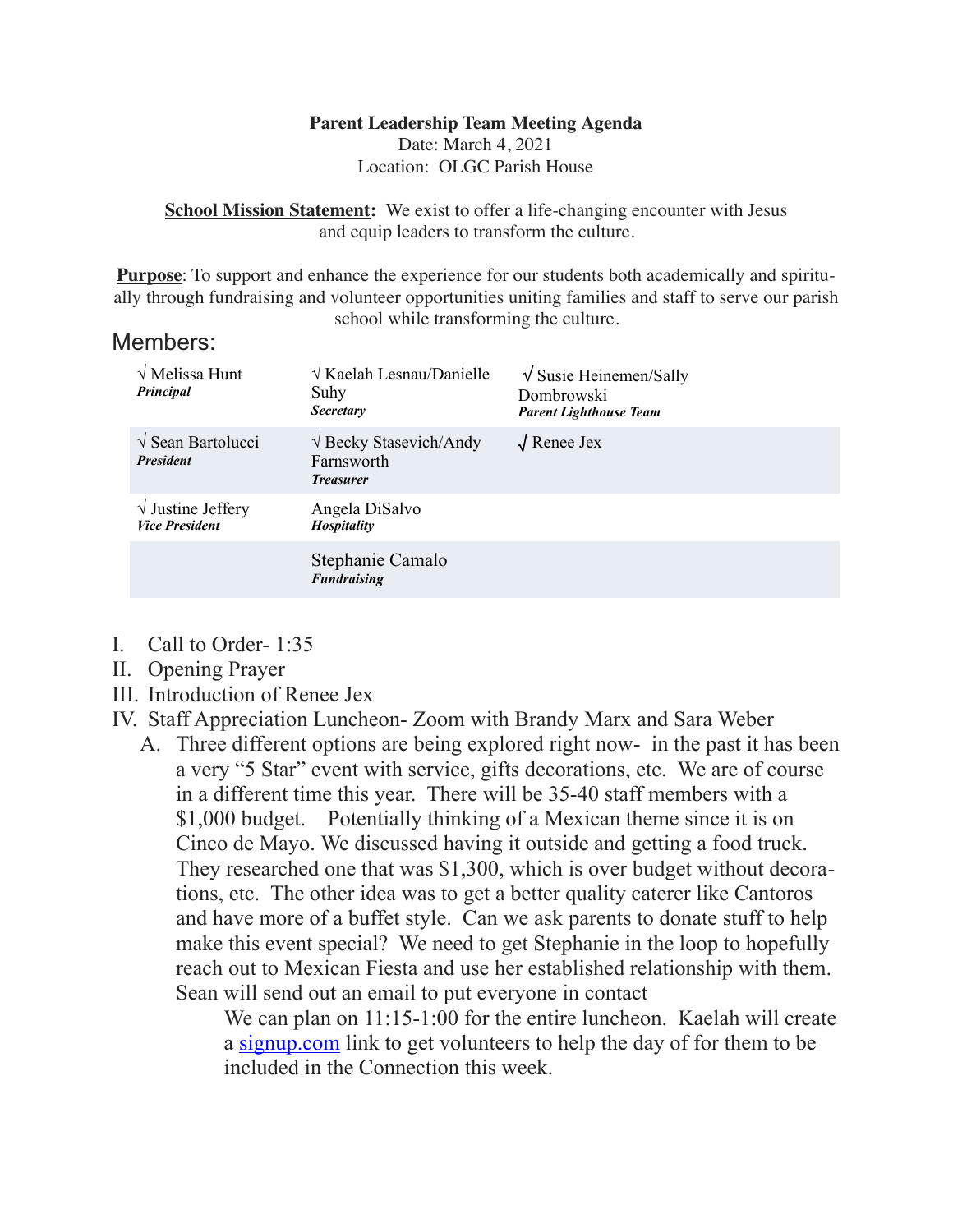V. Approval of last meeting minutes- Becky approved and Sean supported

## V. Principal's Report

 - Tomorrow is a PD day for the staff- some staff members will be getting their 2nd vaccine

 -We have hired a literacy consultant to come in for the teachers. They will also be doing STAR data analysis from the most recent assessments and comparing the data and seeing how they can use it to drive their instruction. Monday is a full AOD PD day for teaching staff.

 -There is a potential for us to need another PD for the staff members to have a math consultant in. This could possibly be added on to Spring Break. The PLT board was all in favor of having the added day off to support the PD for the teachers. It was the consensus that we are all extremely grateful for the in person instructions our families have received this entire year, that we would be ok with an added day off for PD.

 -Staffing in general- there will be some special retirements that are going to be announced starting as soon as next week. Melissa will be sending the communications to us first, then to the school community. We have been looking to see what we can do for the Discipleship role- Helena has started to fill in with those current roles. She will be moving from the office to the Campus Ministry. We will be hiring a new administrative assistant for the office.

 -We have been looking at how we can bring on advancement- such as on boarding new families and working with Marketing and Fundraising- someone who is looking to push our school forward into the community.

 -March 19th there will be a mass with Bishop Battersby at 8:30. We are in need of EMs that day; both here and at school. Sally brought up that there was not seating reserved for school families at the previous mass. Melissa made note of it and will be sure there will be reserved section.

 -Round up is scheduled for March 26th in the afternoon. While the PreK4 and K students are being assessed, Melissa needs us here to help set up (in the morning) and decorate as well as doing hospitality during the event. She would also like people to share their testimony if anyone is interested or knows of anyone.

 -The results from the STAR tests will be shared out at the end of March with families

 -We will also have 3 sections of Kindergarten in addition to the young 5s program. If we get 6 more PreK 4 kids, we will need another classroom.

VI. Treasurer's Report